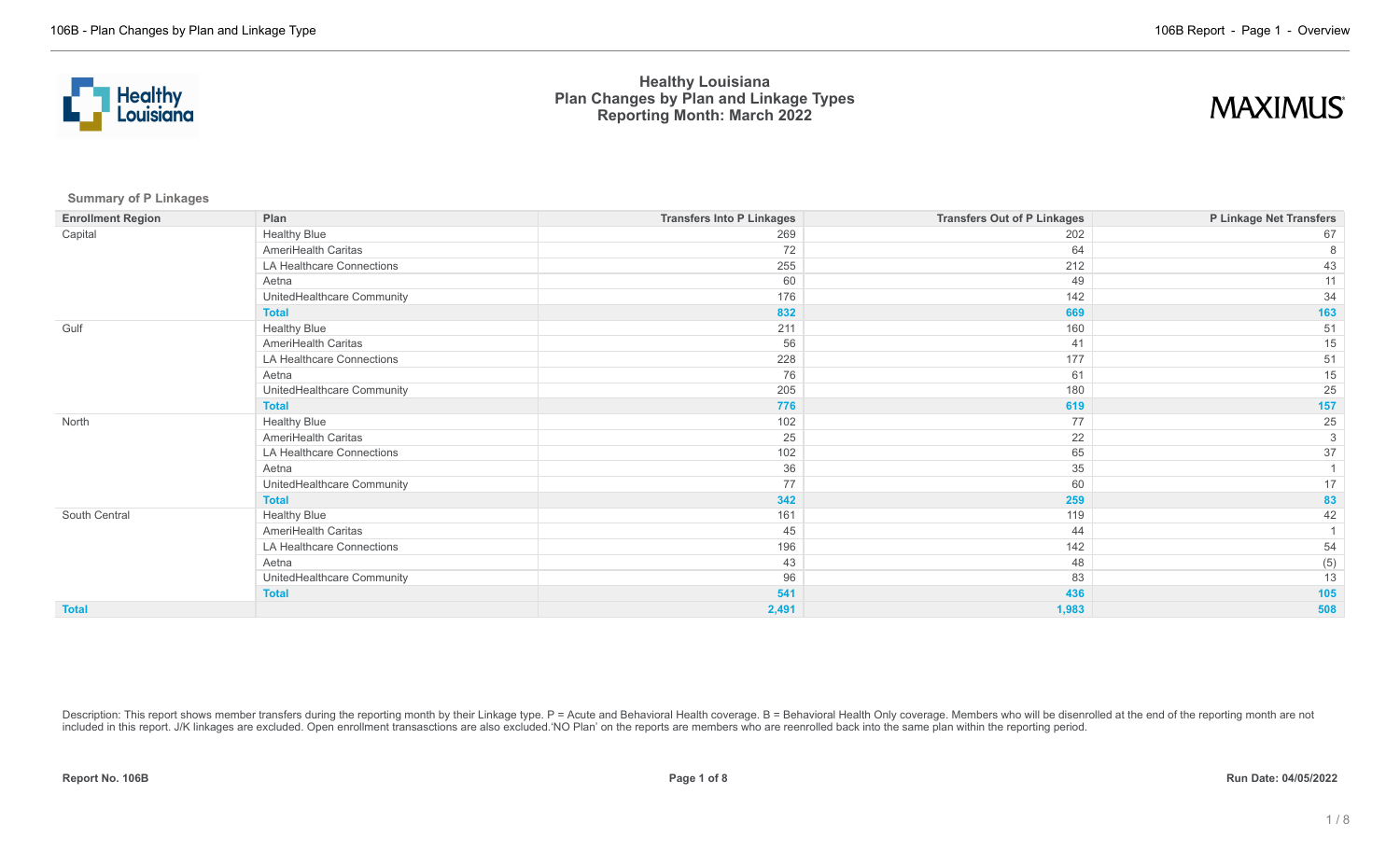



**Summary of B Linkages**

| <b>Enrollment Region</b> | Plan                       | <b>Transfers Into B Linkages</b> | <b>Transfers Out of B Linkages</b> | <b>B Linkage Net Transfers</b> |
|--------------------------|----------------------------|----------------------------------|------------------------------------|--------------------------------|
| Capital                  | <b>Healthy Blue</b>        | 37                               | 14                                 | 23                             |
|                          | AmeriHealth Caritas        | 21                               | 8                                  | 13                             |
|                          | LA Healthcare Connections  | 44                               | 22                                 | 22                             |
|                          | Aetna                      | 17                               | 5                                  | 12                             |
|                          | UnitedHealthcare Community | 29                               | 8                                  | 21                             |
|                          | <b>Total</b>               | 148                              | 57                                 | 91                             |
| Gulf                     | <b>Healthy Blue</b>        | 28                               | 21                                 |                                |
|                          | AmeriHealth Caritas        | 12                               | $\overline{7}$                     |                                |
|                          | LA Healthcare Connections  | 40                               | 19                                 | 21                             |
|                          | Aetna                      | 22                               | 14                                 |                                |
|                          | UnitedHealthcare Community | 47                               | 15                                 | 32                             |
|                          | <b>Total</b>               | 149                              | 76                                 | 73                             |
| North                    | <b>Healthy Blue</b>        | 32                               | 13                                 | 19                             |
|                          | AmeriHealth Caritas        | 19                               | 6                                  | 13                             |
|                          | LA Healthcare Connections  | 28                               | 12                                 | 16                             |
|                          | Aetna                      | 18                               |                                    | 14                             |
|                          | UnitedHealthcare Community | 31                               | 16                                 | 15                             |
|                          | <b>Total</b>               | 128                              | 51                                 | 77                             |
| South Central            | <b>Healthy Blue</b>        | 27                               | 24                                 |                                |
|                          | AmeriHealth Caritas        | 18                               | 2                                  | 16                             |
|                          | LA Healthcare Connections  | 53                               | 20                                 | 33                             |
|                          | Aetna                      | 19                               | 6                                  | 13                             |
|                          | UnitedHealthcare Community | 35                               | $10$                               | 25                             |
|                          | <b>Total</b>               | 152                              | 62                                 | 90                             |
| <b>Total</b>             |                            | 577                              | 246                                | 331                            |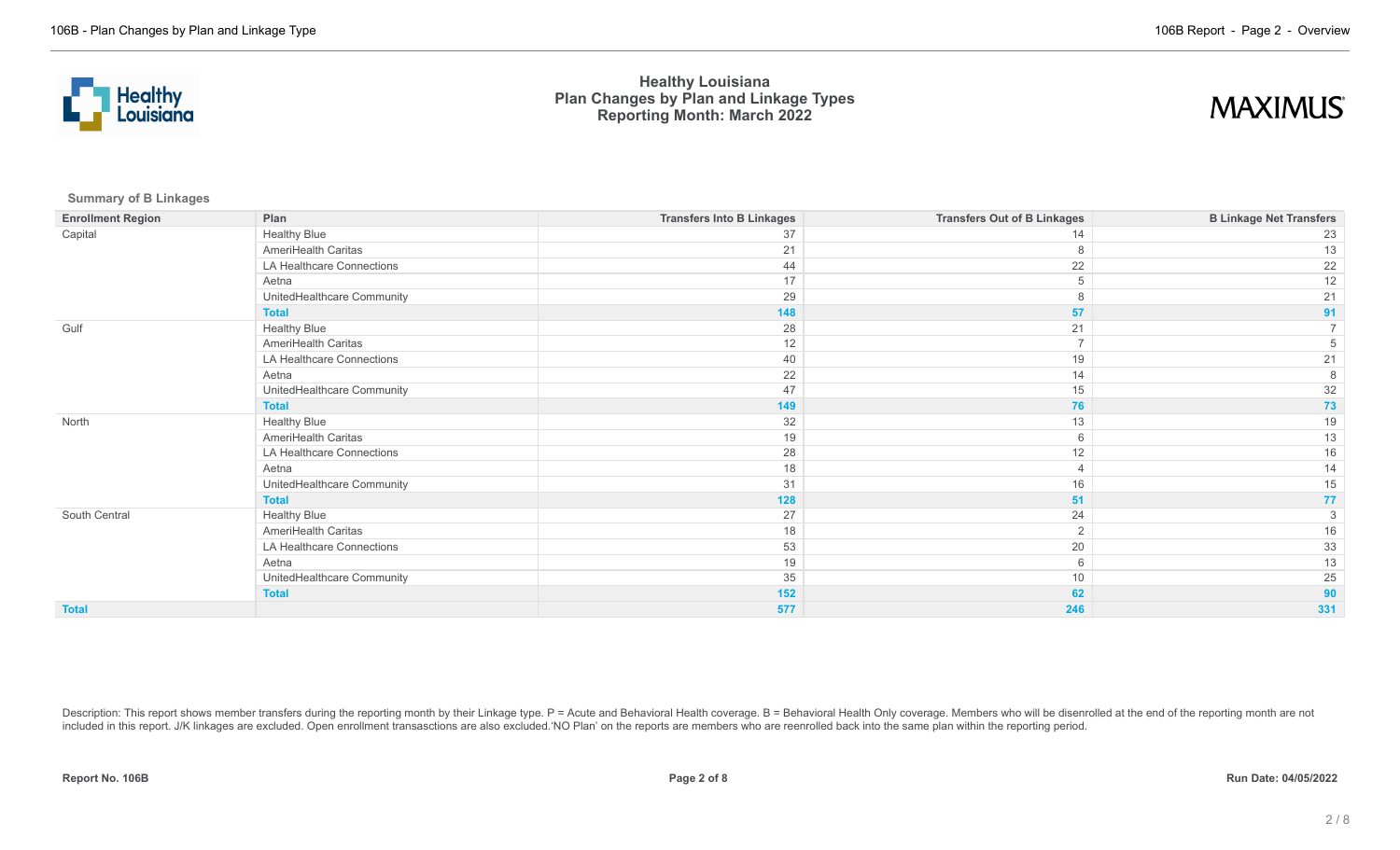



**Linkage Transfers from P to P**

| Plan                       | <b>Healthy Blue</b> | <b>AmeriHealth Caritas</b> | <b>LA Healthcare Connections</b> | Aetna               | UnitedHealthcare Community | Total               |
|----------------------------|---------------------|----------------------------|----------------------------------|---------------------|----------------------------|---------------------|
| <b>Prior Plan</b>          | <b>Member Count</b> | <b>Member Count</b>        | <b>Member Count</b>              | <b>Member Count</b> | <b>Member Count</b>        | <b>Member Count</b> |
| <b>Healthy Blue</b>        |                     | 33                         |                                  |                     | 113                        | 332                 |
| AmeriHealth Caritas        | 84                  |                            |                                  |                     |                            | 230                 |
| LA Healthcare Connections  | 122                 | 40                         |                                  | 39                  | 116                        | 324                 |
| Aetna                      | 77                  |                            |                                  |                     |                            | 238                 |
| UnitedHealthcare Community | 180                 | 34                         | 177                              | 43                  |                            |                     |
| <b>Total</b>               |                     | 121                        |                                  |                     |                            | 1,565               |

### **Linkage Transfers from B to B**

| Plan                       | <b>Healthy Blue</b> | <b>AmeriHealth Caritas</b> | <b>LA Healthcare Connections</b> | Aetna               | <b>UnitedHealthcare Community</b> | Total               |
|----------------------------|---------------------|----------------------------|----------------------------------|---------------------|-----------------------------------|---------------------|
| <b>Prior Plan</b>          | <b>Member Count</b> | <b>Member Count</b>        | <b>Member Count</b>              | <b>Member Count</b> | <b>Member Count</b>               | <b>Member Count</b> |
| <b>Healthy Blue</b>        |                     |                            |                                  |                     |                                   |                     |
| AmeriHealth Caritas        |                     |                            |                                  |                     |                                   |                     |
| LA Healthcare Connections  |                     |                            |                                  |                     |                                   | 10                  |
| Aetna                      |                     |                            |                                  |                     |                                   |                     |
| UnitedHealthcare Community |                     |                            |                                  |                     |                                   |                     |
| <b>Total</b>               |                     |                            |                                  |                     |                                   |                     |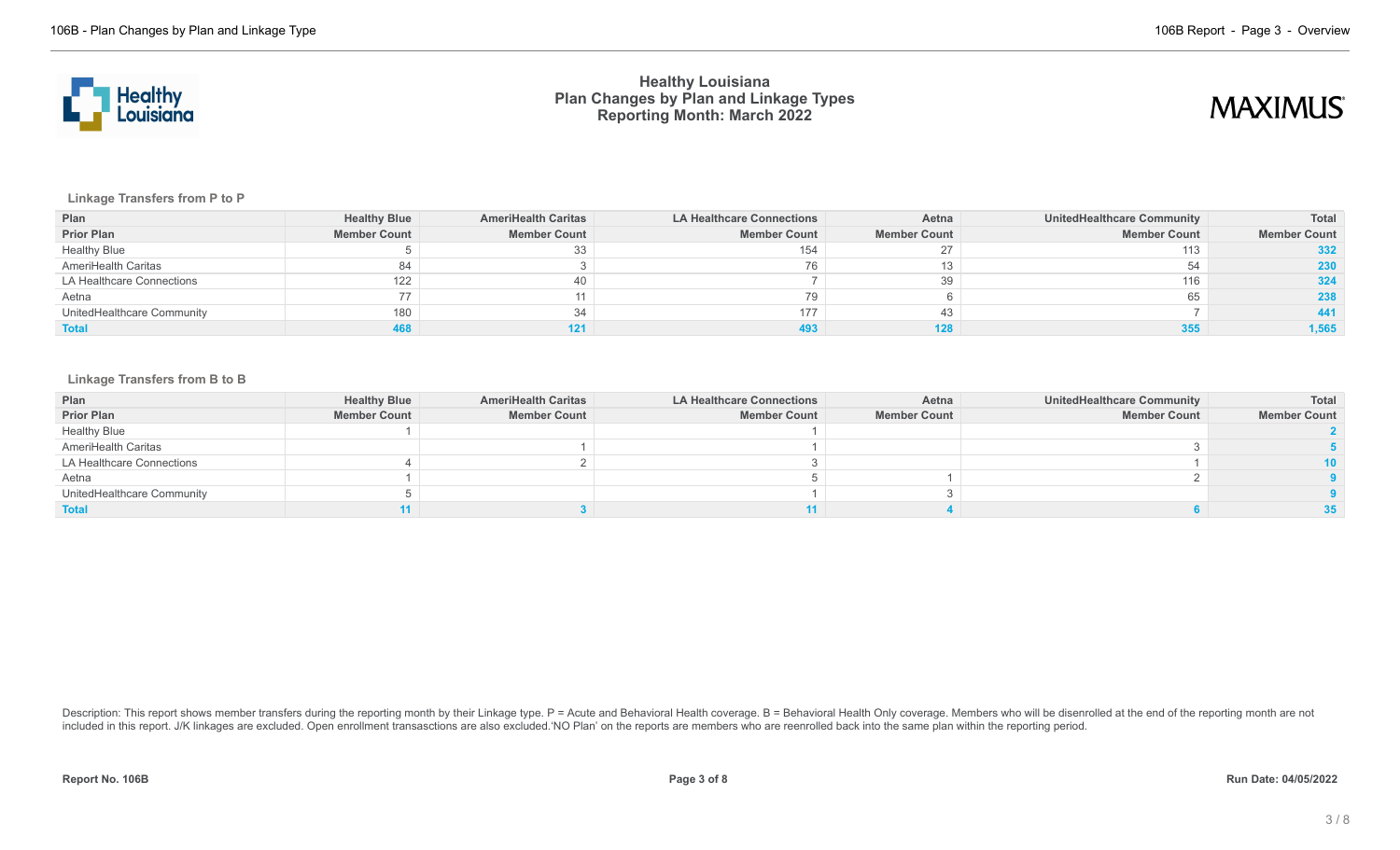



**Linkage Transfers from P to B**

| Plan                       | <b>Healthy Blue</b> | <b>AmeriHealth Caritas</b> | <b>LA Healthcare Connections</b> | Aetna               | <b>UnitedHealthcare Community</b> | Total               |
|----------------------------|---------------------|----------------------------|----------------------------------|---------------------|-----------------------------------|---------------------|
| <b>Prior Plan</b>          | <b>Member Count</b> | <b>Member Count</b>        | <b>Member Count</b>              | <b>Member Count</b> | <b>Member Count</b>               | <b>Member Count</b> |
| <b>Healthy Blue</b>        | 82                  |                            |                                  |                     |                                   | 82.                 |
| AmeriHealth Caritas        |                     | 45                         |                                  |                     |                                   |                     |
| LA Healthcare Connections  |                     |                            | 92                               |                     |                                   | 93.                 |
| Aetna                      |                     |                            |                                  | 61                  |                                   |                     |
| UnitedHealthcare Community |                     |                            |                                  |                     | 109                               | 111                 |
| <b>Total</b>               |                     |                            |                                  |                     |                                   | 395                 |

#### **Linkage Transfers from B to P**

| Plan                       | <b>Healthy Blue</b> | <b>AmeriHealth Caritas</b> | <b>LA Healthcare Connections</b> | Aetna               | <b>UnitedHealthcare Community</b> | <b>Total</b>        |
|----------------------------|---------------------|----------------------------|----------------------------------|---------------------|-----------------------------------|---------------------|
| <b>Prior Plan</b>          | <b>Member Count</b> | <b>Member Count</b>        | <b>Member Count</b>              | <b>Member Count</b> | <b>Member Count</b>               | <b>Member Count</b> |
| <b>Healthy Blue</b>        | 61                  |                            |                                  |                     |                                   |                     |
| AmeriHealth Caritas        |                     | 20                         |                                  |                     |                                   | <b>20</b>           |
| LA Healthcare Connections  |                     |                            |                                  |                     |                                   | 62                  |
| Aetna                      |                     |                            |                                  |                     |                                   | 25                  |
| UnitedHealthcare Community |                     |                            |                                  |                     |                                   | 42                  |
| <b>Total</b>               |                     |                            |                                  |                     |                                   | 211                 |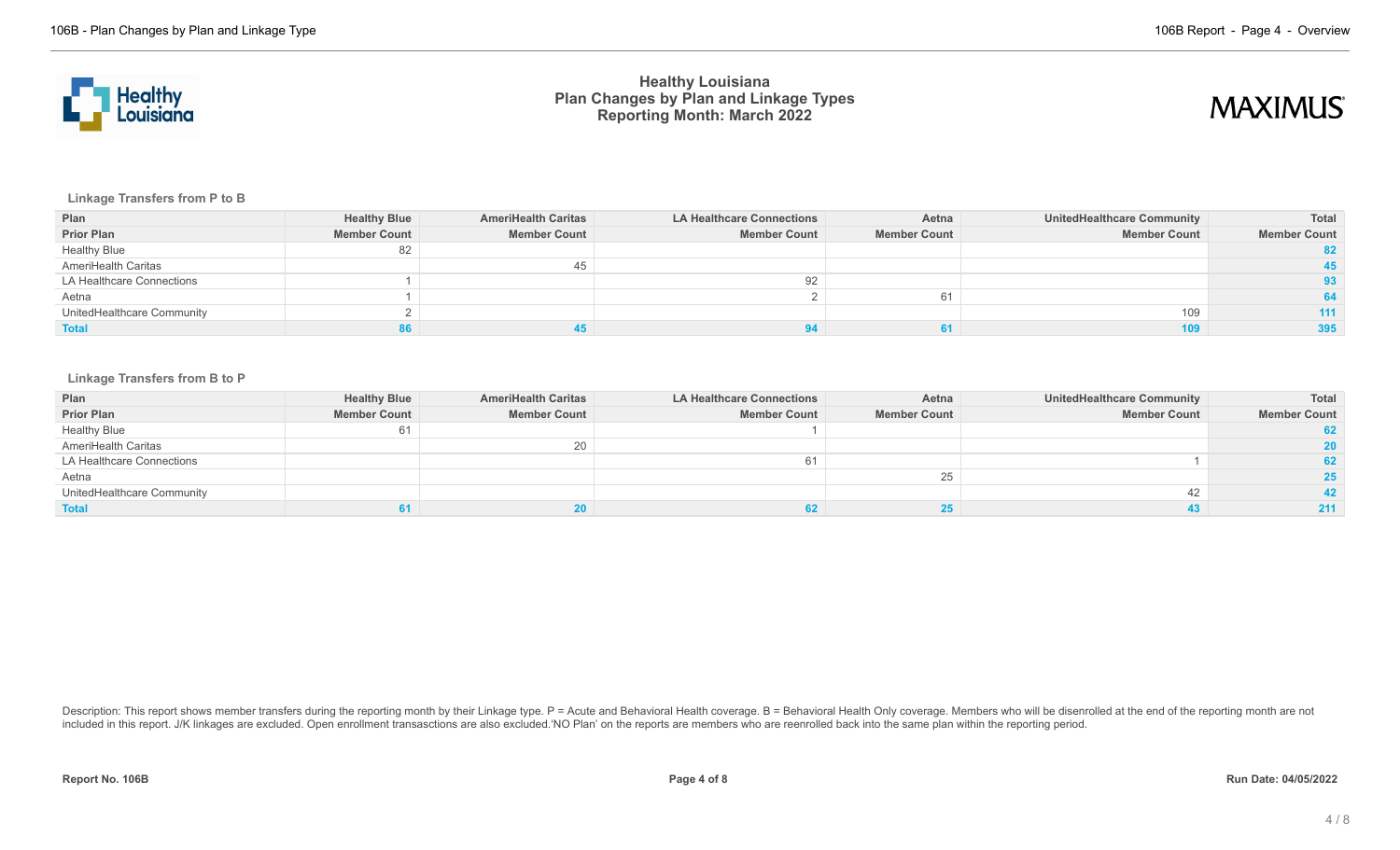

## **MAXIMUS**

**Summary of P Linkages**

| <b>Enrollment Region</b> | Plan                       | <b>Transfers Into P Linkages</b> | <b>Transfers Out of P Linkages</b> | P Linkage Net Transfers |
|--------------------------|----------------------------|----------------------------------|------------------------------------|-------------------------|
| Capital                  | <b>Healthy Blue</b>        | 121                              | 97                                 | 24                      |
|                          | AmeriHealth Caritas        | 21                               | 26                                 | (5)                     |
|                          | LA Healthcare Connections  | 110                              | 107                                | 3                       |
|                          | Aetna                      | 40                               | 35                                 |                         |
|                          | UnitedHealthcare Community | 87                               | 81                                 |                         |
|                          | <b>Total</b>               | 379                              | 346                                | 33                      |
| Gulf                     | <b>Healthy Blue</b>        | 116                              | 93                                 | 23                      |
|                          | AmeriHealth Caritas        | 23                               | 22                                 |                         |
|                          | LA Healthcare Connections  | 123                              | 106                                | 17                      |
|                          | Aetna                      | 48                               | 40                                 | 8                       |
|                          | UnitedHealthcare Community | 106                              | 110                                | (4)                     |
|                          | <b>Total</b>               | 416                              | 371                                | 45                      |
| North                    | <b>Healthy Blue</b>        | 46                               | 33                                 | 13                      |
|                          | AmeriHealth Caritas        | 12                               | 15                                 | (3)                     |
|                          | LA Healthcare Connections  | 44                               | 33                                 | 11                      |
|                          | Aetna                      | 25                               | 24                                 |                         |
|                          | UnitedHealthcare Community | 37                               | 36                                 |                         |
|                          | <b>Total</b>               | 164                              | 141                                | 23                      |
| South Central            | <b>Healthy Blue</b>        | 84                               | 74                                 | 10                      |
|                          | AmeriHealth Caritas        | 21                               | 25                                 | (4)                     |
|                          | LA Healthcare Connections  | 73                               | 69                                 | $\overline{4}$          |
|                          | Aetna                      | 24                               | 30                                 | (6)                     |
|                          | UnitedHealthcare Community | 51                               | 48                                 | 3                       |
|                          | <b>Total</b>               | 253                              | 246                                |                         |
| <b>Total</b>             |                            | 1,212                            | 1,104                              | 108                     |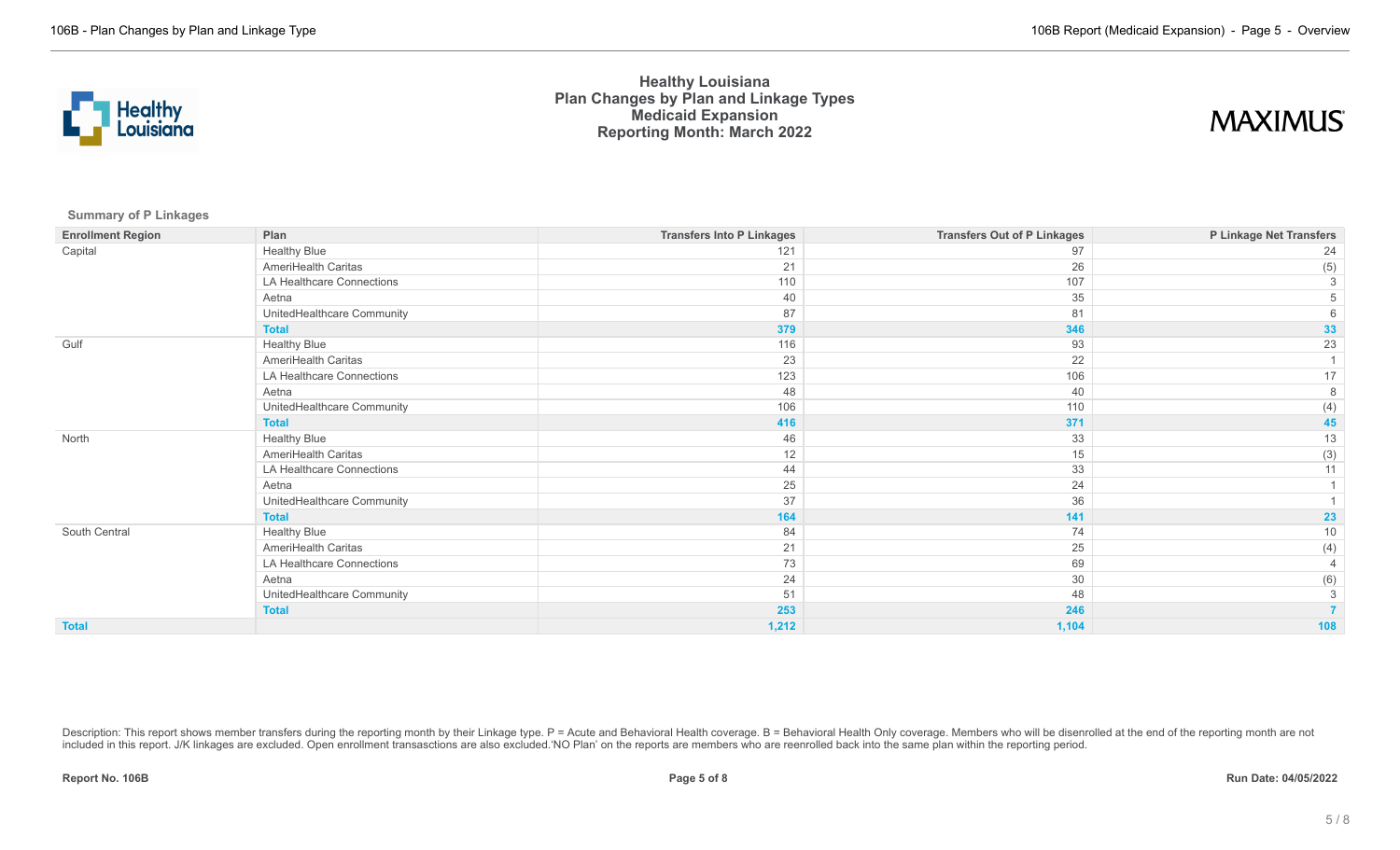

## **MAXIMUS**

**Summary of B Linkages**

| <b>Enrollment Region</b> | Plan                       | <b>Transfers Into B Linkages</b> | <b>Transfers Out of B Linkages</b> | <b>B Linkage Net Transfers</b> |
|--------------------------|----------------------------|----------------------------------|------------------------------------|--------------------------------|
| Capital                  | <b>Healthy Blue</b>        | 16                               |                                    |                                |
|                          | AmeriHealth Caritas        | 8                                |                                    |                                |
|                          | LA Healthcare Connections  | 18                               |                                    | 12                             |
|                          | Aetna                      | 14                               |                                    | 13                             |
|                          | UnitedHealthcare Community | 20                               |                                    | 20                             |
|                          | <b>Total</b>               | 76                               | 11                                 | 65                             |
| Gulf                     | <b>Healthy Blue</b>        | 15                               |                                    | 10                             |
|                          | AmeriHealth Caritas        | 6                                |                                    |                                |
|                          | LA Healthcare Connections  | 22                               |                                    | 20                             |
|                          | Aetna                      | 11                               |                                    |                                |
|                          | UnitedHealthcare Community | 26                               |                                    | 23                             |
|                          | <b>Total</b>               | 80                               | 15                                 | 65                             |
| North                    | <b>Healthy Blue</b>        | 14                               |                                    | 12                             |
|                          | AmeriHealth Caritas        | 10                               | $\Omega$                           | 10                             |
|                          | LA Healthcare Connections  | 14                               |                                    | 12                             |
|                          | Aetna                      | 9                                |                                    |                                |
|                          | UnitedHealthcare Community | 19                               |                                    |                                |
|                          | <b>Total</b>               | 66                               |                                    | 60                             |
| South Central            | <b>Healthy Blue</b>        | 16                               |                                    | 10                             |
|                          | AmeriHealth Caritas        | 8                                |                                    |                                |
|                          | LA Healthcare Connections  | 22                               | 9                                  |                                |
|                          | Aetna                      | 9                                | $\Omega$                           |                                |
|                          | UnitedHealthcare Community | 17                               |                                    | 15                             |
|                          | <b>Total</b>               | 72                               | 17                                 | 55                             |
| <b>Total</b>             |                            | 294                              | 49                                 | 245                            |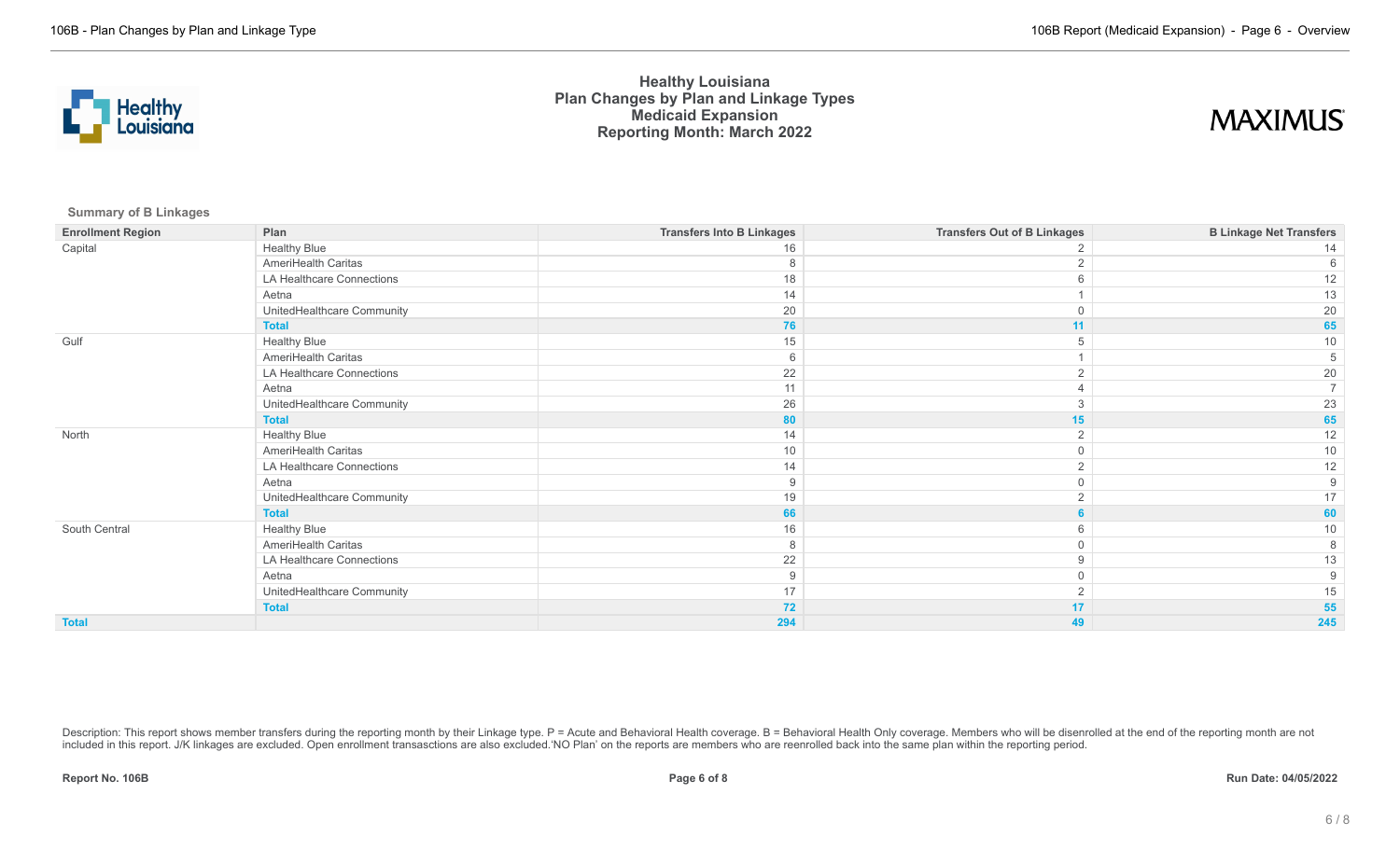

## **MAXIMUS**

### **Linkage Transfers from P to P**

| Plan                       | <b>Healthy Blue</b> | <b>AmeriHealth Caritas</b> | <b>LA Healthcare Connections</b> | Aetna               | <b>UnitedHealthcare Community</b> | Total               |
|----------------------------|---------------------|----------------------------|----------------------------------|---------------------|-----------------------------------|---------------------|
| <b>Prior Plan</b>          | <b>Member Count</b> | <b>Member Count</b>        | <b>Member Count</b>              | <b>Member Count</b> | <b>Member Count</b>               | <b>Member Count</b> |
| <b>Healthy Blue</b>        |                     |                            | 82                               |                     |                                   | 178                 |
| AmeriHealth Caritas        | 46                  |                            |                                  |                     |                                   |                     |
| LA Healthcare Connections  | 72                  |                            |                                  |                     |                                   | 184                 |
| Aetna                      | 34                  |                            |                                  |                     |                                   | 122                 |
| UnitedHealthcare Community | 86                  | 19                         | 84                               |                     |                                   | 223                 |
| <b>Total</b>               |                     |                            |                                  |                     |                                   | 818                 |

#### **Linkage Transfers from B to B**

| Plan                       | <b>Healthy Blue</b> | Aetna               | <b>Total</b>        |
|----------------------------|---------------------|---------------------|---------------------|
| <b>Prior Plan</b>          | <b>Member Count</b> | <b>Member Count</b> | <b>Member Count</b> |
| UnitedHealthcare Community |                     |                     |                     |
| <b>Total</b>               |                     |                     |                     |